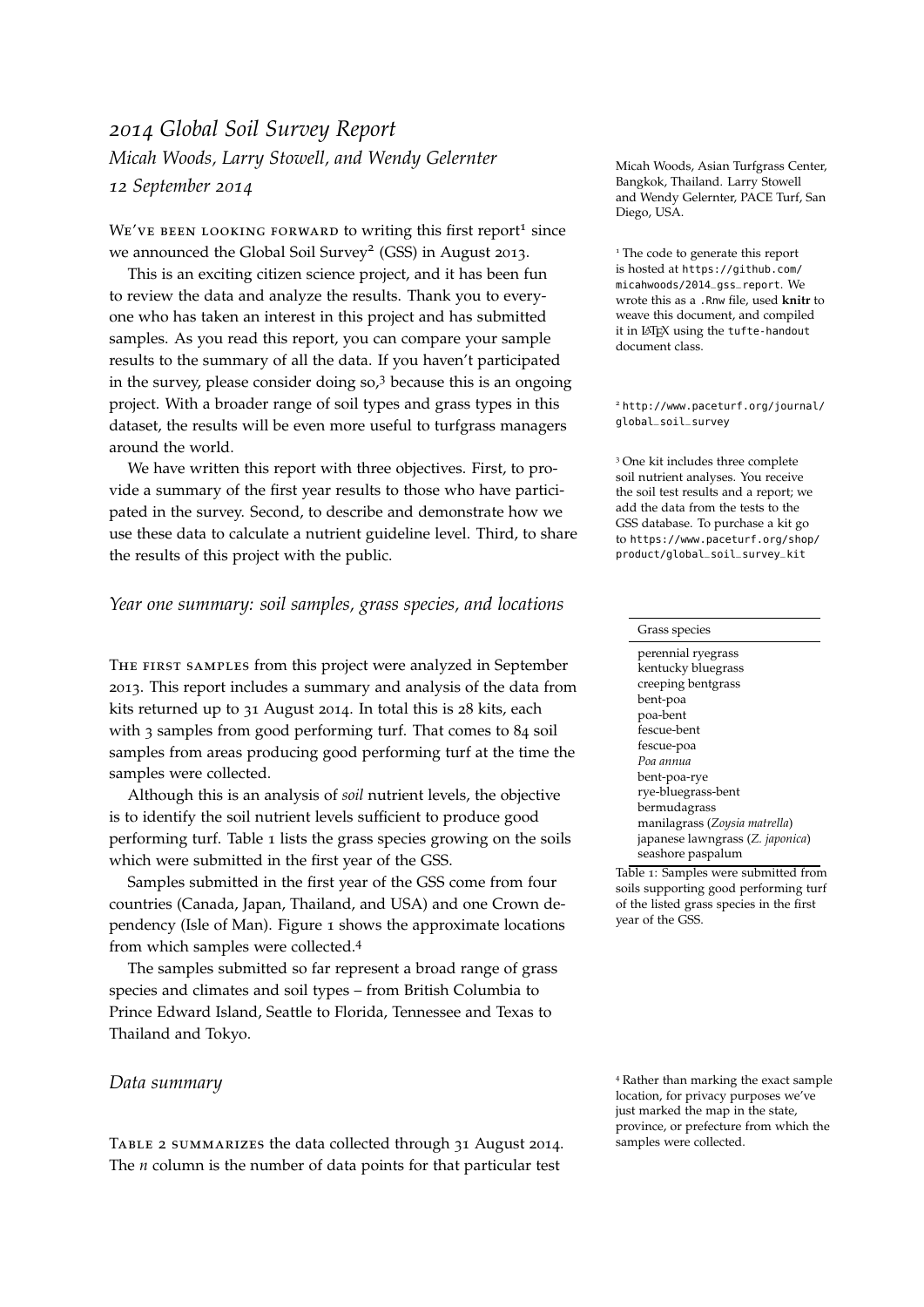

parameter. Three calcareous samples have been dropped for the calcium analysis. We do not calculate a mean value for pH, because pH is on a logarithmic scale, and we do not calculate a GSS value for pH or for soil organic matter.

| Soil parameter | n  | Min  | Median | Mean | Max   | GSS |
|----------------|----|------|--------|------|-------|-----|
| pН             | 84 | 5.2  | 6.5    |      | 8.2   |     |
| OM %           | 84 | 0.25 | 2.02   | 2.4  | 10.15 |     |
| K ppm          | 84 | 10   | 70     | 79   | 248   | 35  |
| P ppm          | 84 | 6    | 76     | 84   | 450   | 22  |
| Ca ppm         | 81 | 196  | 655    | 902  | 2844  | 267 |
| Mg ppm         | 84 | 26   | 92.5   | 102  | 516   | 47  |
| S ppm          | 84 | 5    | 15     | 17   | 91    | 8   |

The *GSS* column shows the GSS MLSN guideline<sup>5</sup> calculated from the GSS dataset. We calculate the "official" MLSN guidelines from a combined dataset of thousands of soil test results.<sup>6</sup> With the  $6$  The MLSN guidelines as of GSS data, we are able to do two things. First, we can analyze the GSS data separately, as shown in Table [2](#page-0-1), to find the range of soil conditions in which turf is performing well. These GSS data serve as an important dataset which we can use for comparison with the MLSN dataset. Second, we can add the GSS data to the larger MLSN dataset to increase the breadth of grass types and soil types included.

#### <span id="page-1-0"></span>*How are the MLSN guidelines calculated?*

How po we go about analyzing the soil test data to calculate an MLSN guideline? First, we take a vector of test results for the element of interest. In this case, let's use the potassium (K) data from the GSS. Here is a vector<sup>7</sup> of all the K data, in ppm using the  $7$  The numbers inside square brackets, Mehlich 3 extractant.

[1] 81 121 129 30 119 56 73 107 30 92 82 85 53 49 49 60 117 [18] 116 71 72 92 106 72 48 49 67 60 66 47 52 80 57 214 23 [35] 42 36 53 85 108 74 66 75 112 158 122 49 69 59 66 67 61 [52] 84 53 75 92 36 29 134 248 108 45 32 25 71 57 55 103 10 [69] 19 81 103 27 49 65 41 121 95 82 58 129 49 192 181 196

Figure 1: Red circles on this world map indicate the locations from which samples were submitted in year one of the Global Soil Survey.

Table 2: Summary of Global Soil Survey data from September 2013 through August 2014.

<sup>5</sup> More detail about the MLSN guidelines is in the next section; for a quick introduction see [http://www.paceturf.org/](http://www.paceturf.org/journal/minimum_level_for_sustainable_nutrition) [journal/minimum\\_level\\_for\\_](http://www.paceturf.org/journal/minimum_level_for_sustainable_nutrition) [sustainable\\_nutrition](http://www.paceturf.org/journal/minimum_level_for_sustainable_nutrition) and <https://www.facebook.com/mlsnturf>.

November 2014 are here: [https:](https://scisoc.confex.com/scisoc/2014am/webprogram/Paper86244.html) [//scisoc.confex.com/scisoc/2014am/](https://scisoc.confex.com/scisoc/2014am/webprogram/Paper86244.html) [webprogram/Paper86244.html](https://scisoc.confex.com/scisoc/2014am/webprogram/Paper86244.html)

such as [18], are not soil test data. Rather, they are an indicator of the count: "the next number is the first, or the next number is the 18th, or the  $52<sup>nd</sup>$ , and so on."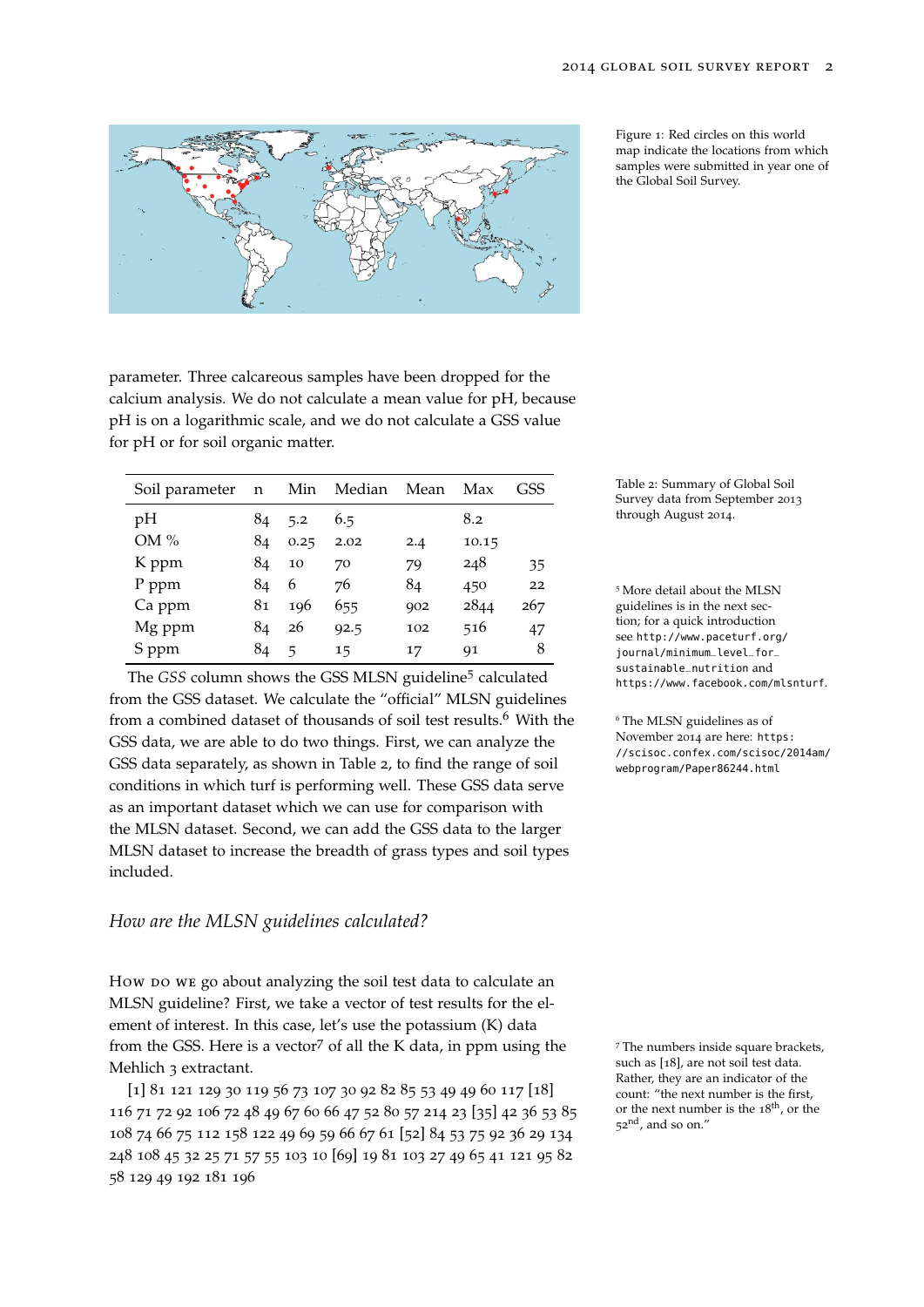Those are the same data summarized in Table [2](#page-0-1). The minimum value is 10, the mean is 79, and the maximum value is 248. A good way to get a better look at how those data are distributed is to look at them in a histogram (Figure [2](#page-1-0)). This bins the data, showing how many of the soil test K values are at a certain level.

From Figure [2](#page-1-0), one can see that most of the soils have K in the 50 to 100 ppm range, and that there are few (6 samples out of 84) above 150 ppm. This disparity between the actual soil conditions in which good performing turf is being produced around the world, and conventional nutrient guidelines for turfgrass, is one of the main reasons we started the Global Soil Survey. Penn State University, for example, recommends K be maintained on golf course putting greens at 180 to 220 ppm.<sup>8</sup> As the GSS data for K show, <sup>8</sup> [http://bit.ly/psu\\_green](http://bit.ly/psu_green) turfgrass soils generally don't hold that much K. And it does not appear that such a high level of K is necessary to produce good turf, because all of the samples in the GSS dataset were producing good turf at the time of sample collection, even though 94% of the GSS samples have K less than 180 ppm.

Now we can look even more closely at the K data, trying to find a probability distribution that is close to the actual distribution of the data. We can plot the density over the histogram, as shown in Figure [3](#page-1-0). If the K data came from a normal distribution, the normal curve for the GSS K data would approximate the density of the data. But when we plot the normal distribution based on these data (Figure [4](#page-1-0)), we can see that the normal distribution doesn't fit these data very well.

The log-logistic (Fisk) distribution fits the actual data much better, as shown in Figure [5](#page-1-0). Now the line for the Fisk distribution is similar to that of the density.

Alright, so we've identified a probability distribution that somewhat approximates the actual data. When we think about that, that is quite something, because we are working with data that come from so many different soil types, in which so many grasses are growing, from so many different climates, and of course each site is being managed independently with varying types and rates of K fertilizer being applied.

Yet even with all these variables, we are able to identify a model that can describe the data, in terms of how likely it is that a sample from within this collection of soil samples will be above or below a certain level of soil K. This will be useful as we identify a MLSN guideline for K based on this model describing the data.

Now we move on to the step at which we identify the MLSN guideline level. We have a GSS dataset for K with 84 data points, distributed as shown in Figure [2](#page-1-0) and approximated by a Fisk distribution as shown in Figure [5](#page-1-0). These data can be looked at in another way too, as a cumulative distribution function, which shows for each level of x, which in this case is the soil test K level, what percentage of the samples are at or below that level. It is, essentially, a step function. We start at soil test level of 0 ppm, and at that level,



Figure 2: A histogram of the GSS K data.



Figure 3: A histogram of the GSS K data with density curve.



Figure 4: A histogram of the GSS K data with density and normal curves.



Figure 5: A histogram of the GSS K data with curves showing the density, a normal distribution, and a Fisk distribution.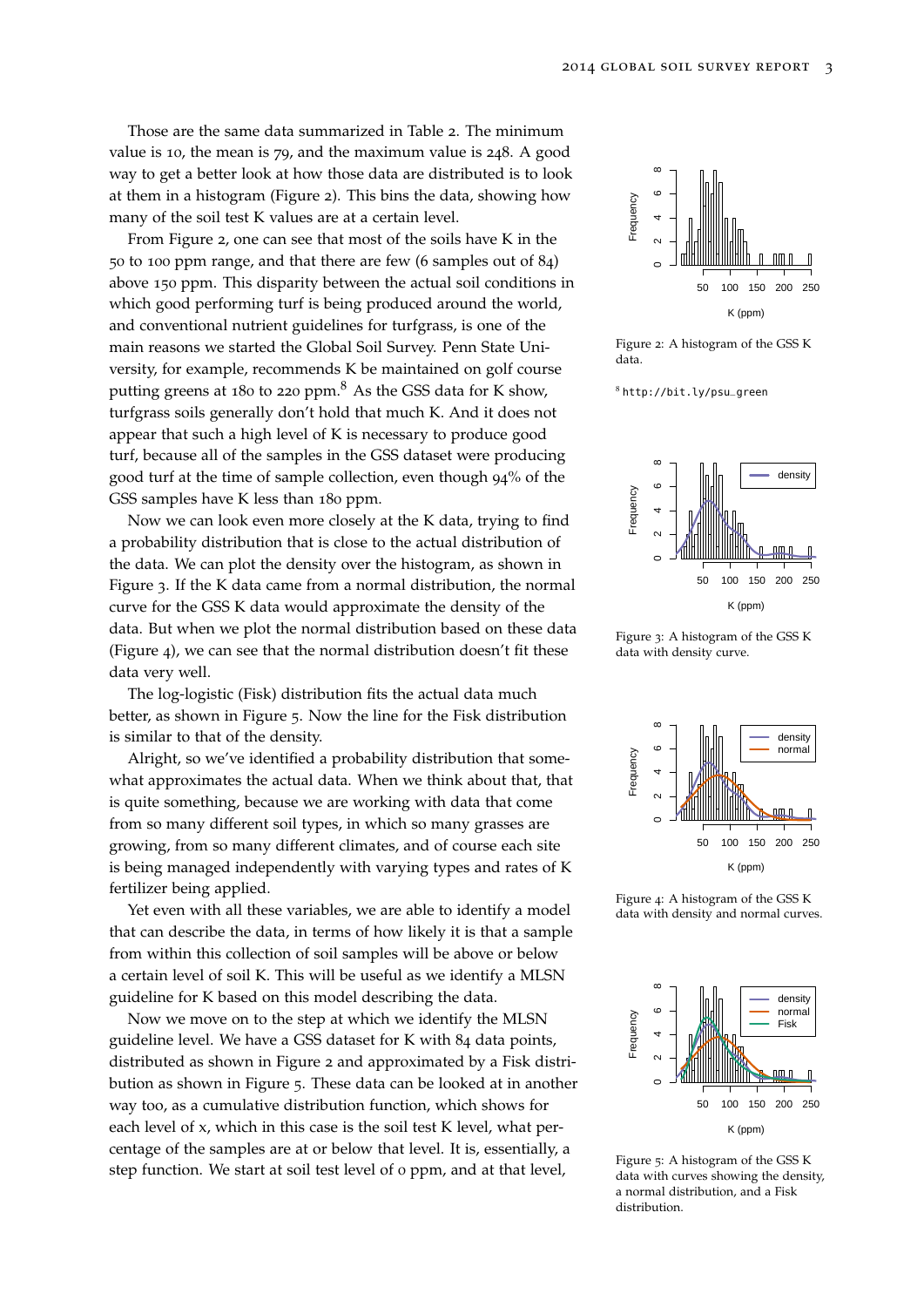there are 0 samples in the GSS dataset. Remember, we have a minimum value for K in this dataset of 10.

Then moving up, to 1 ppm, and to 2 ppm, all the way to the maximum of 248 ppm, at each level, we plot on the y-axis just what fraction of the samples that have occurred at or below that level. This is a cumulative distribution function, and it is plotted in Figure [6](#page-1-0). What is plotted is the percentage of values at or below the value on the x-axis.

Now we are getting close to where the MLSN guideline comes from! Remember that we found a Fisk distribution is a pretty good fit for these data. A model from that distribution can approximate the distribution of the actual data that we have collected. And we can plot the cumulative distribution function of our model, which is shown in Figure [7](#page-1-0). The model is almost right on top of the actual survey data. It's a good fit.

Once we have a model that is a good approximation of the data, we then identify the 0.1 level – that is, the level of x at which  $10\%$ of the data are at or below that level. In the case of K in the survey data so far, the value of x (K ppm) at which  $y = 0.1$  is 35. As shown in Table [2](#page-0-1), the GSS MLSN guideline calculated for the GSS K data is 35.

#### *Why the 0.1 level?*

We have used the 0.1 level to identify the MLSN guideline.<sup>9</sup> The dataset doesn't include any bad samples; all the turf growing in the soils in the dataset was performing well at the time the samples were collected. So one could interpret the results as "any level at or above the minimum level within the dataset is enough to produce good turf." However, we like to be a bit conservative, so what we do is move up from the minimum, assuming that we want to have a bit of a buffer above that absolute minimum value, and the 0.1 level creates that buffer.

Going back to Table [2](#page-0-1), you can see that the minimum level for an element is always less than the GSS value. For example, with K the minimum level was 10 ppm, but the guideline is 35. So we first buffer by saying that 10% of the samples, even though the turf growing in those soils is performing well, are for the purposes of our analysis, lower than we want. Then, we develop fertilizer recommendations that are based on keeping the soil levels of nutrients at or above the MLSN guideline. In this way, we can be confident that the guideline is safe. We know it is not the absolute minimum, and furthermore, the fertilizer recommendations are set to ensure the soil will remain at or above the guideline level.



Figure 6: Cumulative distribution of GSS K data.



Figure 7: Cumulative distribution of GSS K data and cumulative distribution function of the model from the Fisk distribution fit to the survey data.

<sup>9</sup> And we have used a 0.1 level to calculate a GSS guideline as shown in Table [2](#page-0-1).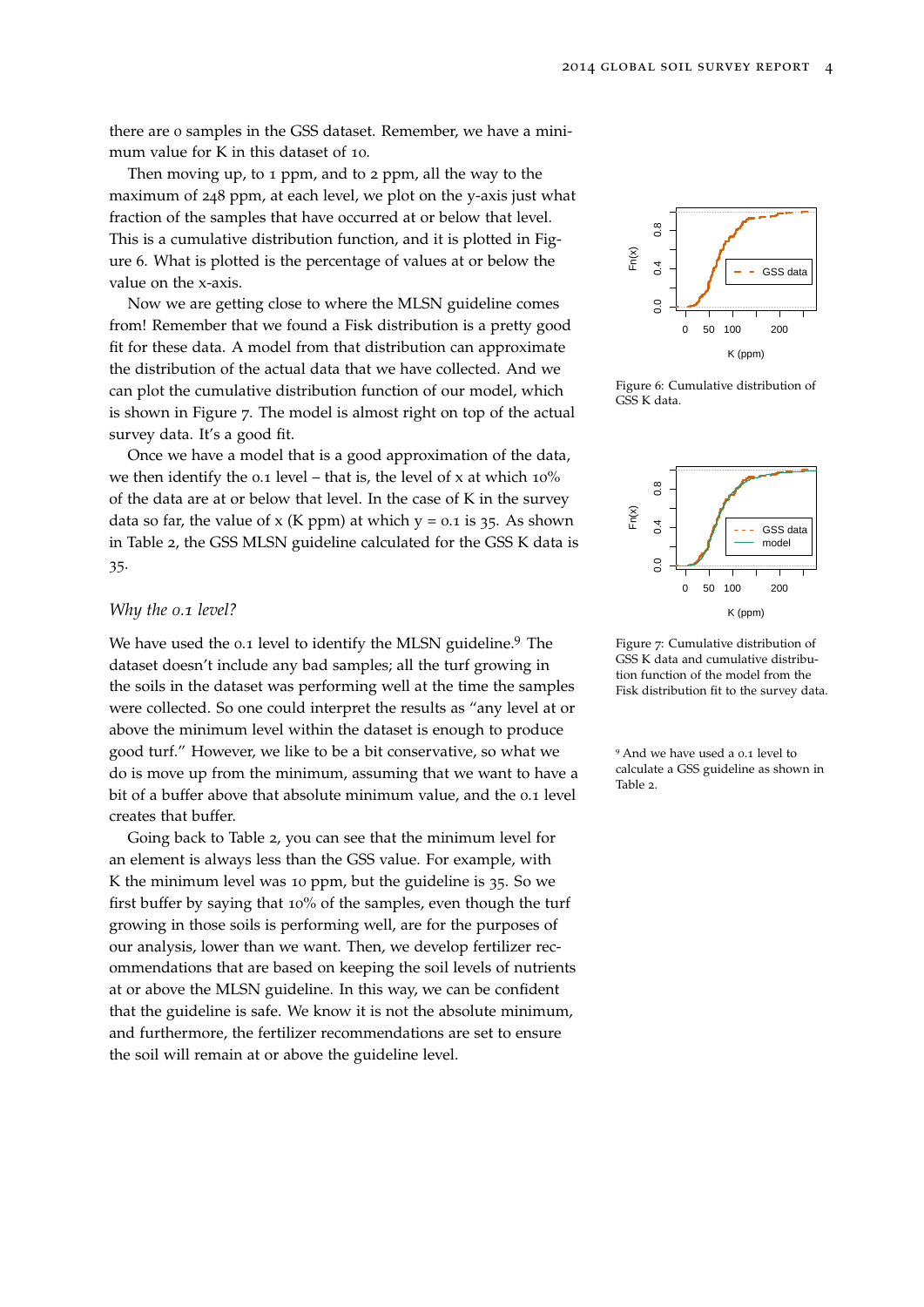## *Reasoning behind the Global Soil Survey*

THERE IS SO MUCH DATA out there, embedded, so to say, in the soils of turfgrass sites around the world. Could we put a system in place to collect some of these data, and analyze them, to provide results that would be of value to the entire industry? We envisioned a collaborative project between turfgrass managers and researchers, helping to develop, refine, and verify new nutrient guidelines. That became the Global Soil Survey.

As you have seen, we work with data from the soils of turfgrass sites from all over the world, and we collect more and more data month after month, and year after year. This project is set up to analyze these data, and to move the guidelines closer and closer to the most accurate values. If turf is not performing well, and the cause is a nutrient deficiency, then those soil data with nutrient deficient conditions will not be included in our data. Why? Because turf has to be performing well to be included. As the data change, so do the guidelines.

#### *A comparison of MLSN and GSS results*

THE MLSN GUIDELINES have been updated since their first release in 2012 and we will be sharing these new guidelines over the next few months, including at the Crop Science Society of America annual meeting at Long Beach this November.<sup>10</sup> 10 10 abstract of our presentation entitled

We wanted to wait to update the MLSN guidelines until we had the first year of GSS data to include in the large dataset. We also wanted to make a specific comparison between the MLSN guideline in the large dataset and the MLSN guideline calculated from the GSS data only. The updated MLSN guidelines in ppm are K 37, P 21, Ca 331, Mg 47, and S 7. Compared to the 2012 version of the guidelines, K and P have gone up, and Ca, Mg, and S have gone down.

What if we calculate the guidelines just from the GSS data, which come from such a broad distribution of soil, grass, and geography? What are the numbers then? In ppm, we get K  $35$ , P 22, Ca 267, Mg 47, and S 8. With the exception of Ca, which is much lower in the GSS dataset, the other elements<sup>11</sup> are remarkably similar.  $11$  What about micronutrients? For This comparison between the MLSN guidelines and the guidelines calculated only from the GSS data provides some reassurance that the MLSN guidelines are reasonable. As the GSS dataset increases in size, we will continue to make this comparison to ensure that the guidelines represent a reasonable value for each element.

Only What the Turf Needs: Updating the Minimum Levels for Sustainable Nutrition (MLSN) Guidelines: [https:](https://scisoc.confex.com/scisoc/2014am/webprogram/Paper86244.html) [//scisoc.confex.com/scisoc/2014am/](https://scisoc.confex.com/scisoc/2014am/webprogram/Paper86244.html) [webprogram/Paper86244.html](https://scisoc.confex.com/scisoc/2014am/webprogram/Paper86244.html).

now, we are generating MLSN guidelines for the macronutrients (K and P) and the secondary nutrients (Ca, Mg, and S). We have some great data from our MLSN dataset and now from the GSS, so we will be looking into micronutrients using this same methodology as a future project.